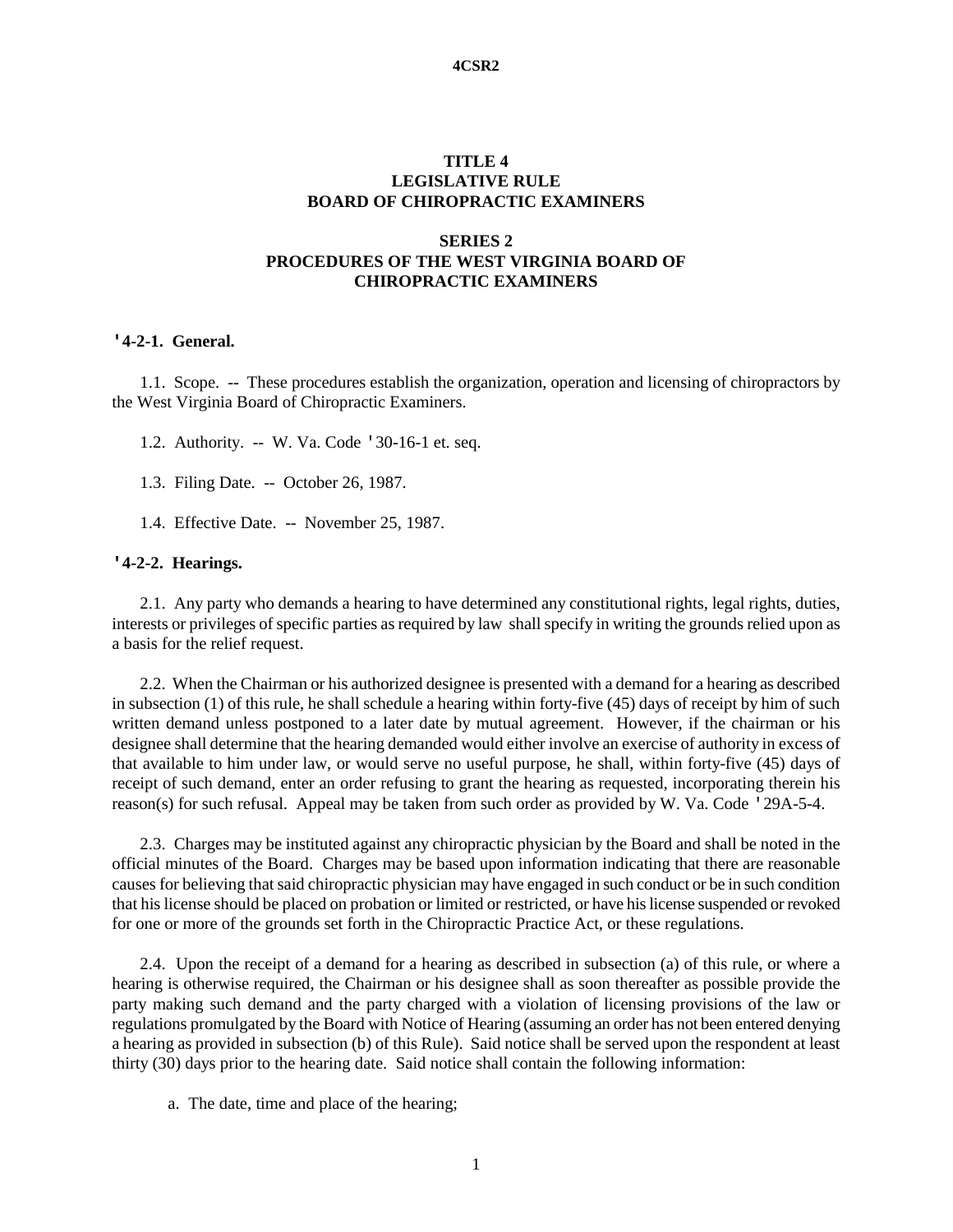- b. A short plain statement of the matters asserted or charged;
- c. A statement of intention to appoint a hearing examiner.

The compliant shall be issued in the name of the Board as an agency of the State of West Virginia and designate the Board as "Petitioner" and shall designate the chiropractic physician being proceeded against as "Respondent." The Petitioner shall set out the substance of each offense charged with sufficient particularity to reasonably apprise the respondent of the nature, time, and place of the conduct or condition complained of therein. The Board may amend the complaint as it deems proper.

Upon proper motion, a more definite statement of the matters asserted or charged shall be provided to the respondent or his counsel, at least fifteen (15) days prior to the hearing date.

### **'4-2-3. Hearing Shall Be Conducted As Follows.**

3.1. Any party to a hearing shall have the right to be represented by an attorney at law, duly qualified to practice in the State of West virginia.

3.2. The board may be represented by the Office of the Attorney General.

3.3. The rules of evidence as applied in civil cases in the circuit courts of this State shall be followed.

3.4. Hearings conducted by the Board or by a hearing examiner appointed by the Board, upon a complaint issued by the Board, are a continuance of the investigation designated to enable the Board to properly discharge its administrative functions and authority. The purpose of such hearing is to afford the Respondent an opportunity, in person or by counsel or other representative, to respond to the complaint, to present his position, to present evidence in support of his contention, to examine and cross-examine evidence and witnesses produced in support of the complaint and to argue orally at the hearing.

3.5. The hearing shall be held at such time and place as is designated by the Board, but no hearing shall be conducted unless and until at least thirty (30) days written notice thereof has been served upon the Respondent in person or by registered mail.

3.6. The hearing shall not be open to the general public unless the Respondent makes and files a written request therefor with the Board or with the hearing examiner.

3.7. The purpose of the hearing shall be to further inquire into the matters set forth in the complaint or any amended complaint, and to record evidence and arguments in support of the same and in opposition thereto, so that the Board may determine all issues.

3.8. The hearing may be conducted by a Board member, or by a hearing examiner appointed by the Board.

3.9. A record of the hearing shall be prepared under the supervision of the Board, if the hearing is conducted by it, or by a hearing examiner who conducts the hearing on behalf of the Board.

3.10. Documentary evidence may be received in the form of copies or excerpts or by incorporation by reference.

3.11. Initially, the Board shall be given an opportunity to present evidence, including testimony, papers,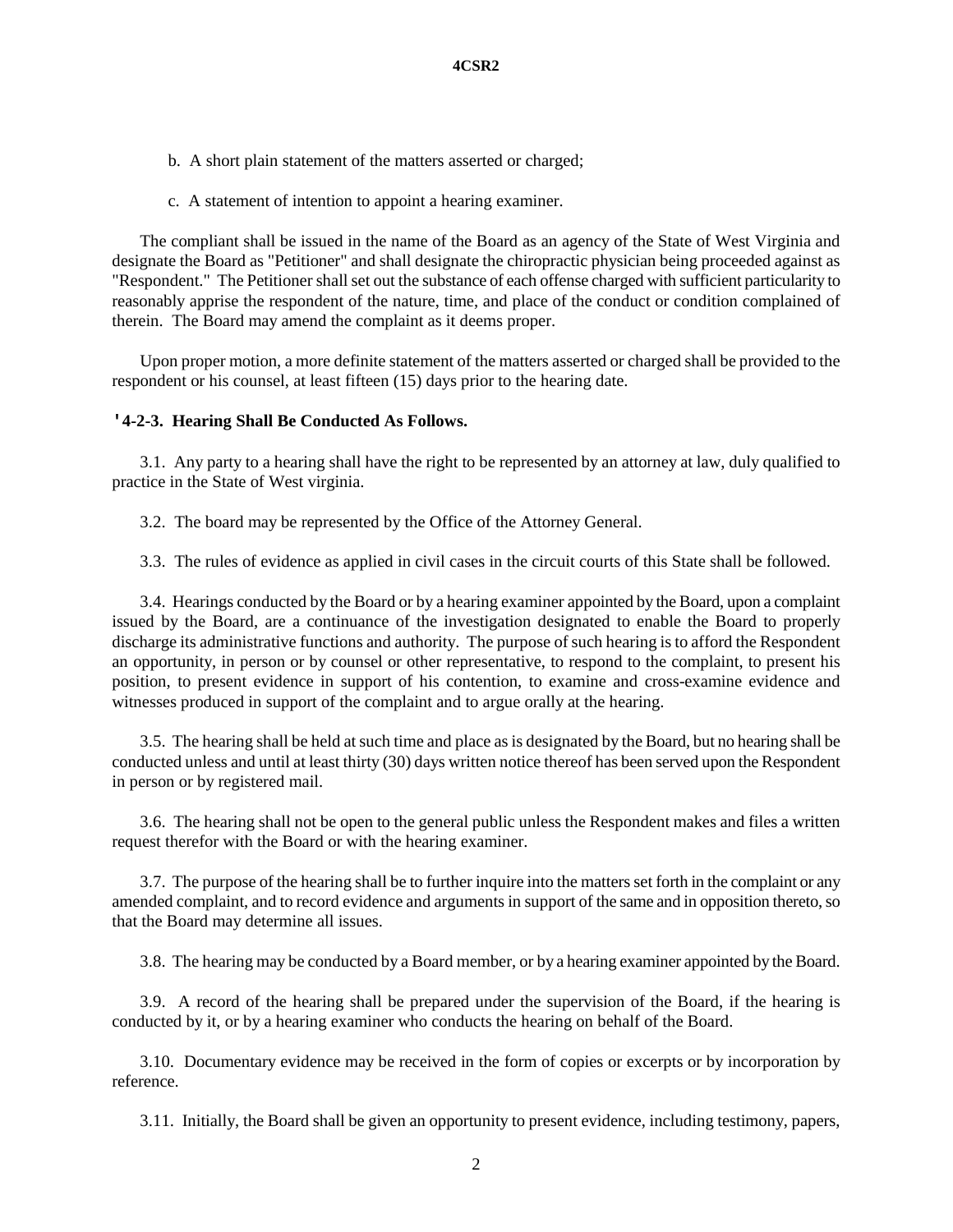records, agency staff memoranda and documents in the possession of the Board, in support of its position.

3.12. Every party shall have the right of cross-examination of witnesses who testify, and following the conclusion of the Boards presentation, shall have the right to submit rebuttal evidence.

3.13. The Board shall have the right to cross-examine witnesses providing rebuttal testimony.

3.14. Following the presentation of all evidence, every party, including the board, shall have the right to offer argument, not to exceed ten (10) minutes for each presentation.

3.15. The state or local organization which represents the profession to which the Respondent belongs may intervene in any hearing for the purpose of assisting in the prosecution of the complaint, or may with the consent of the Respondent, intervene for the purpose of assisting the Respondent in contesting the complaint.

3.16. Hearing examiners are not authorized or empowered to suspend or revoke any licensor to place any licensee or probation. The function of a hearing examiner is to preside at the hearing and to cause to be prepared a record of the hearing so that the Board can discharge its functions. The hearing examiner shall prepare recommended findings of fact and conclusions of law for submission to the Board.

3.17. Summons and subpoenas may be issued by the Chairman of the Board and by hearing examiners appointed by the Board.

3.18. The Board or its hearing examiner may institute proceedings in circuit courts to punish persons for contemptuous or contumacious conduct directed to the Board or to its hearing examiner in the course of hearings.

3.19. The Respondent shall serve his answer within thirty (30) days after service of the complaint upon him. Upon failure of the Respondent to respond to the complaint as required, all of the allegations set out therein as to conduct or conditions of the Respondent may be taken by the Board as confessed by the Respondent.

3.20. Hearings may be continued from one day to another, or adjourned to a later date or a different place by announcement thereof or by appropriate notice to all parties.

3.21. A continuance may be granted by the Chairman or his designee for good cause shown. A written notice of continuance shall be filed at least five (5) days prior to the hearing date.

#### **'4-2-4. Transcription of Reported Testimony and Evidence.**

4.1. All testimony, evidence, arguments and rulings on the admissibility of testimony and evidence shall be reported by stenographic notes and characters or by mechanical means.

4.2. Upon request to the Board by any party to the hearing, all reported materials shall be transcribed and a copy thereof furnished to such party at his expense.

4.3. In all cases where a hearing examiner is appointed, all reported materials shall be transcribed and forwarded to the Chairman. A party who requests a copy of a transcript prepared pursuant to this subsection shall be furnished a copy at his expense.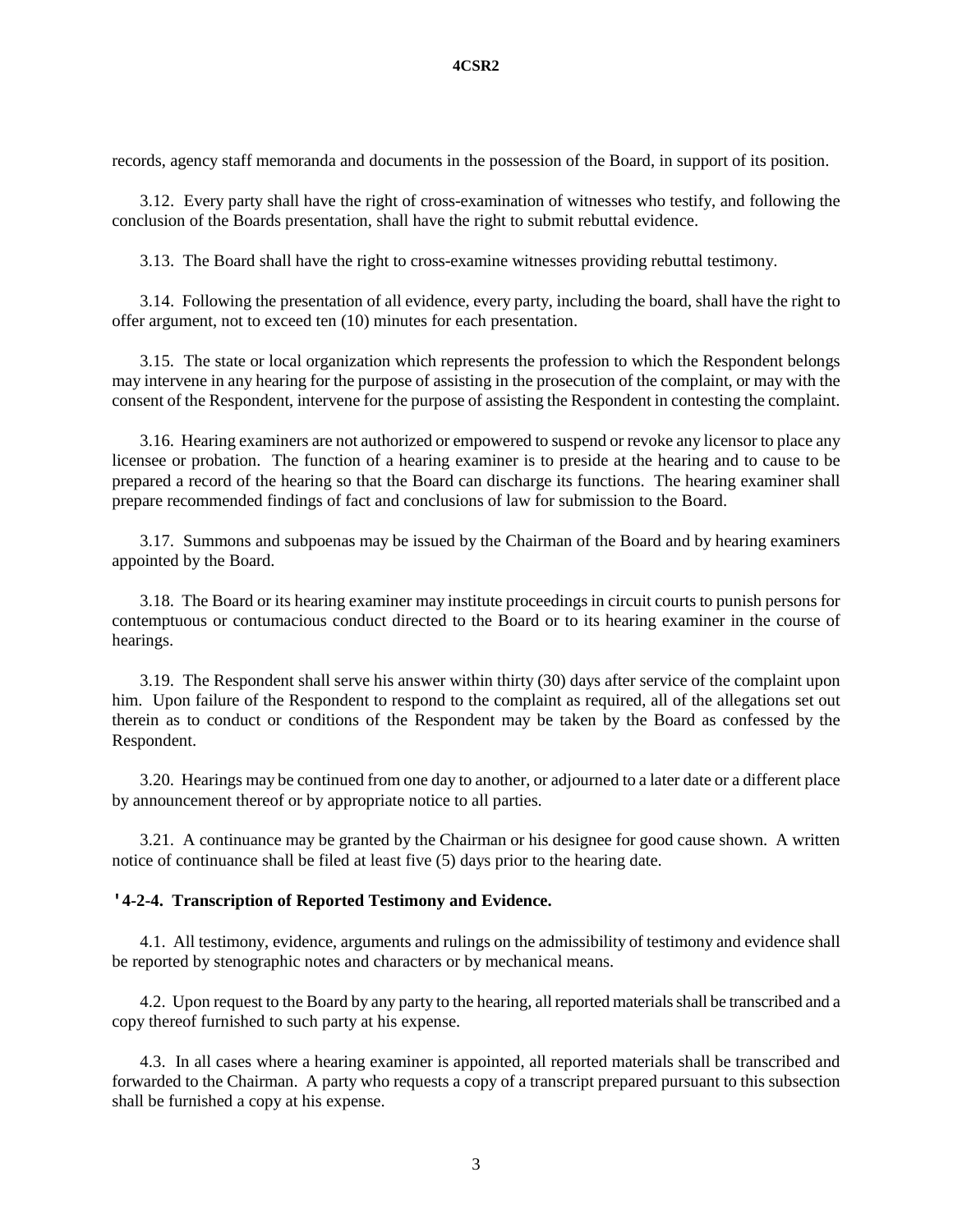4.4. The Board shall have the responsibility to make arrangements for the transcription of the reported testimony and evidence. In the event transcription is required pursuant to this Section, it shall accomplished within a reasonable time.

4.5. Upon the motion of the Board or any party assigning error in any part of the transcript, the Board through the Chairman, shall settle all differences, and shall direct the transcript be corrected and revised so as to make it conform to the whole truth.

## **'4-2-5. Submission of Proposed Findings of Fact and Conclusions of Law.**

5.1. Any party may submit Proposed Findings of Fact and Conclusions of Law within thirty (30) days of the conclusion of a hearing, or in the event the proceedings of a hearing are transcribed, within twenty (20) days from the date the final transcript is available to all parties and to all members of the Board. Transcripts of the hearings shall be provided to all members of the Board for review at least ten (10) days before the vote on the Proposed Findings of Fact and Conclusions of Law is called.

## **'4-2-6. Hearing Examiner.**

6.1. The Chairman, with the approval of a majority of the Board, may appoint a hearing examiner who shall be empowered to subpoena witnesses and documents, administer oaths and affirmations, examine witnesses under oath, rule on evidentiary questions, hold conferences for the settlement or simplification of issues by consent of the parties and otherwise conduct hearings as provided in section 3 herein. If a hearing examiner is appointed under this rule, he shall make proposed Findings of Fact and Conclusions of Law.

6.2. The Chairman, with the approval of a majority of the Board, may appoint one (1) or more members of the Board to serve as hearing examiners for the purpose of conducting any hearing on behalf of the Board. The hearing examiner shall submit written Findings of Fact and Conclusions of Law to the Board pursuant to W. Va. Code '29A-5-3, and the Board may adopt, modify or reject such Findings of Fact and Conclusions of Law.

### **'4-2-7. Conferences: Informal Disposition of Cases.**

7.1. At any time prior to the hearing or thereafter, the Chairman, or his duly appointed hearing examiner may hold conferences for the following purposes:

- a. To dispose of procedural requests of similar matters;
- b. To simplify or settle issues by consent of the parties;
- c. To provide for the informal disposition of cases by stipulation, agreed settlement or consent order.

7.2. The Chairman, or duly appointed hearing examiner may cause such conferences to be held on his own motion or by the request of a party.

### **'4-2-8. Depositions.**

8.1. Evidentiary depositions may be taken and read into evidence as in civil actions in the circuit courts of this State.